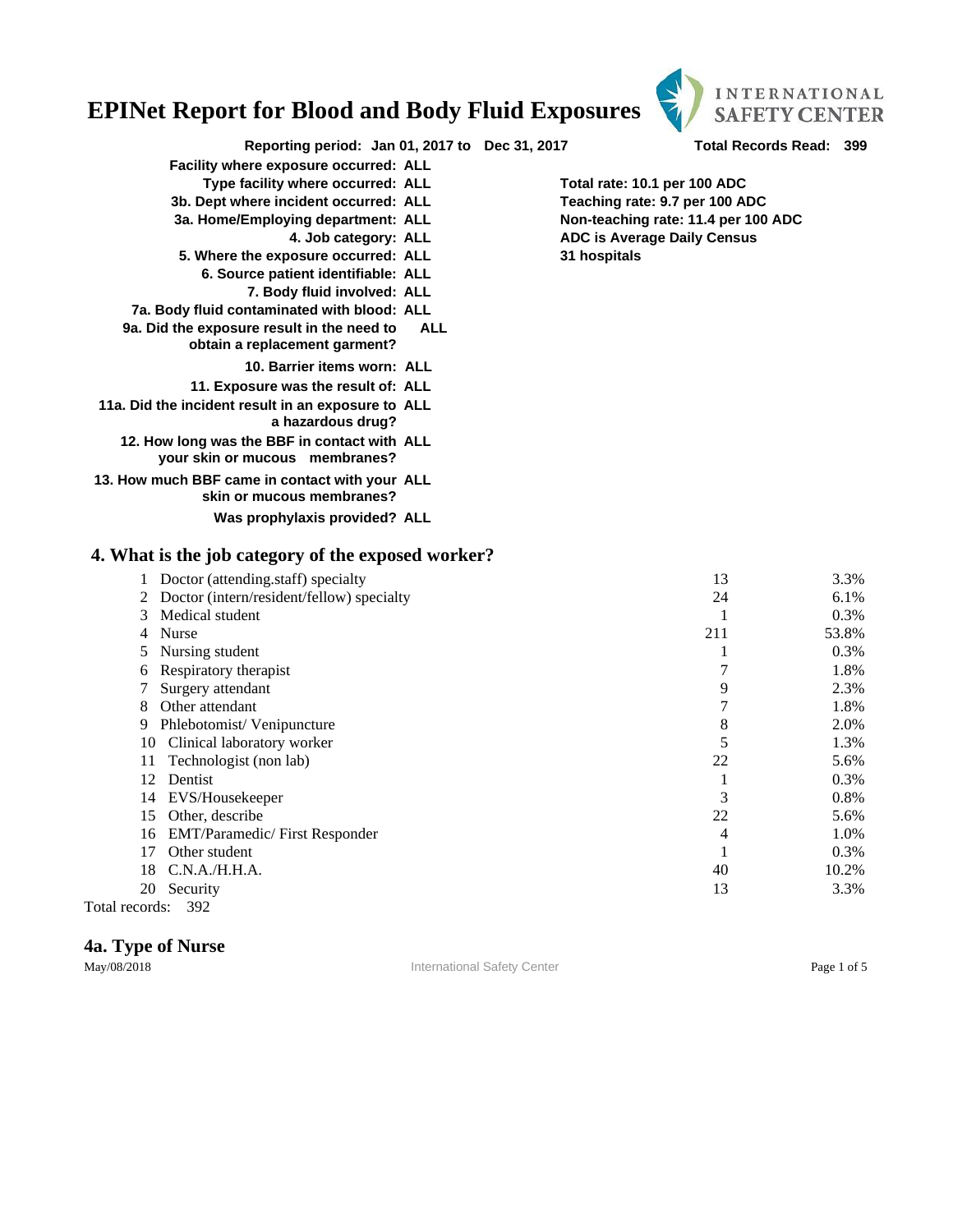| RN                    | 201 | 95.7%  |
|-----------------------|-----|--------|
| 2 LPN/LVN             | -   | 1.0%   |
| 3 NP                  |     | $.4\%$ |
| 4 CRNA                |     | l.9%   |
| Total records:<br>210 |     |        |

#### **5. Where did the exposure occur?**

| 1 Patient room/ward            | 236 | 61.3%   |
|--------------------------------|-----|---------|
| 2 Outside patient room         |     | 1.3%    |
| 3 Emergency department         | 51  | 13.2%   |
| 4 Intensive/Critical care unit | 18  | 4.7%    |
| 5 Operating room/Recovery      | 49  | 12.7%   |
| 6 Outpatient clinic/Office     | 12  | 3.1%    |
| 10 Procedure room              |     | $0.8\%$ |
| 11 Clinical laboratories       |     | 1.8%    |
| 16 Labor and delivery room     |     | $0.8\%$ |
| 17 Home-care                   |     | $0.3\%$ |
| Total records:<br>385          |     |         |

### **6. Was the source patient identifiable?**

| 1 Yes                    | 288 | 77.4% |
|--------------------------|-----|-------|
| $2$ No                   |     | 3.2%  |
| Unknown<br>$\mathcal{R}$ |     | 19.1% |
| 4 N/A                    |     | 0.3%  |
| $t_{0}1$ no conder 270   |     |       |

```
Total records: 372
```
### **7. Which of the patients body fluids were involved in the exposure?**

| Blood or blood products | 138            | 34.6%   |
|-------------------------|----------------|---------|
| Vomit                   |                | 1.3%    |
| Sputum                  | 30             | 7.5%    |
| Saliva                  | 33             | 8.3%    |
| CSF                     | $\overline{0}$ | $0.0\%$ |
| Peritoneal              | 3              | 0.8%    |
| Pleural                 | 3              | 0.8%    |
| Amniotic                | 10             | 2.5%    |
| Urine                   | 39             | 9.8%    |
| <b>BFOther</b>          | 158            | 39.6%   |
| Total<br>records: 399   |                |         |

#### **7a. Was the body fluid visibly contaminated with blood?**

|             | 1 Yes  |                             | 182 | 47.2%       |
|-------------|--------|-----------------------------|-----|-------------|
|             | $2$ No |                             | 161 | 41.7%       |
| May/08/2018 |        | International Safety Center |     | Page 2 of 5 |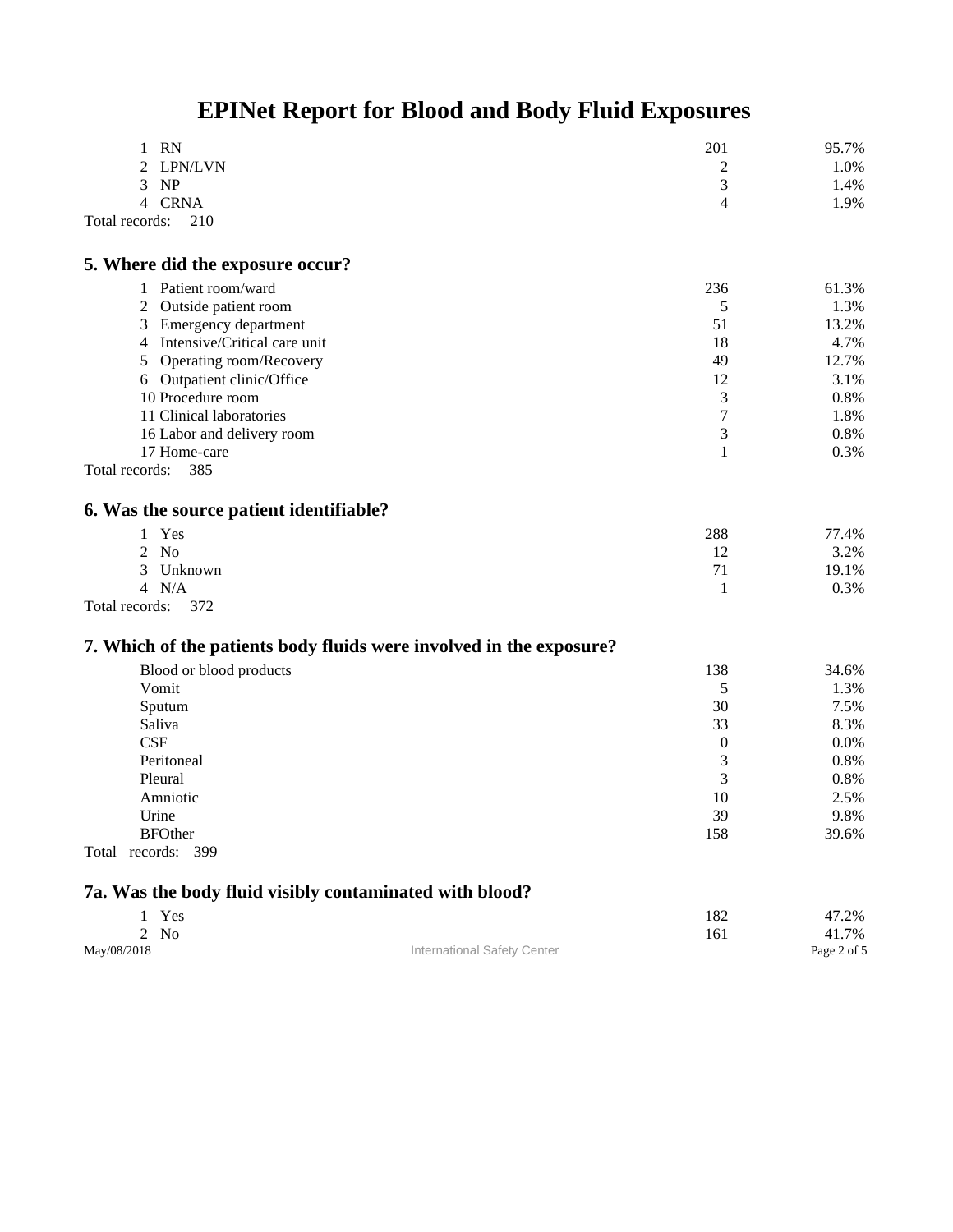| Unknown<br>3<br>386<br>Total records:                                                  | 43                    | 11.1%   |
|----------------------------------------------------------------------------------------|-----------------------|---------|
|                                                                                        |                       |         |
| 8. Was the workers exposed part?                                                       |                       |         |
| Intact skin                                                                            | 75                    | 18.8%   |
| Non-intact skin                                                                        | 49                    | 12.3%   |
| Eyes (conjunctiva)                                                                     | 192                   | 48.1%   |
| Nose (mucosa)                                                                          | 15                    | 3.8%    |
| Mouth (mucosa)                                                                         | 37                    | 9.3%    |
| Other exposed parts                                                                    | 9                     | 2.3%    |
| Total records:<br>399                                                                  |                       |         |
| 9. Did the blood or body fluid?                                                        |                       |         |
| Touch unprotected skin                                                                 | 134                   | 33.6%   |
| Touch skin between gap in protective garment                                           | 4                     | 1.0%    |
| Soaked through protective garment                                                      | 4                     | 1.0%    |
| Soaked through clothing/uniform                                                        | 5                     | 1.3%    |
| Total records:<br>399                                                                  |                       |         |
| 10. Which barrier garments were worn at the time of exposure?<br>Single pair of gloves | 113                   | 28.3%   |
| Double pair of gloves                                                                  | 8                     | 2.0%    |
| Eyeglasses, (not protective)                                                           | 23                    | 5.8%    |
| Eyeglasses with sideshields                                                            | 2                     | 0.5%    |
| Protective Eyewear/Goggles                                                             | 2                     | 0.5%    |
| Faceshield                                                                             | 8                     | 2.0%    |
| Surgical mask                                                                          | 10                    | 2.5%    |
| Respirator                                                                             | $\overline{0}$        | $0.0\%$ |
| Surgical gown                                                                          | 12                    | 3.0%    |
| Plastic apron                                                                          | 2                     | 0.5%    |
| Labcoat/Scrub Jacket (not protective)                                                  | $\overline{c}$        | 0.5%    |
| Scrubs/Uniforms (not protective)                                                       | $\boldsymbol{0}$      | 0.0%    |
| <b>Other Protective Garment</b>                                                        | $\boldsymbol{0}$<br>7 | $0.0\%$ |
| Other<br>Total records: 399                                                            |                       | 1.8%    |
| 11. Was the exposure the result of?                                                    |                       |         |
| Direct patient procedure<br>1                                                          | 138                   | 46.3%   |
| Specimen container leaked/spilled<br>2                                                 | 9                     | 3.0%    |
| Specimen container broke<br>3                                                          | 7                     | 2.3%    |
| 4 IV tubing/bag/pump leaked/broke                                                      | 19                    | 6.4%    |
|                                                                                        |                       |         |

May/08/2018 **International Safety Center** Page 3 of 5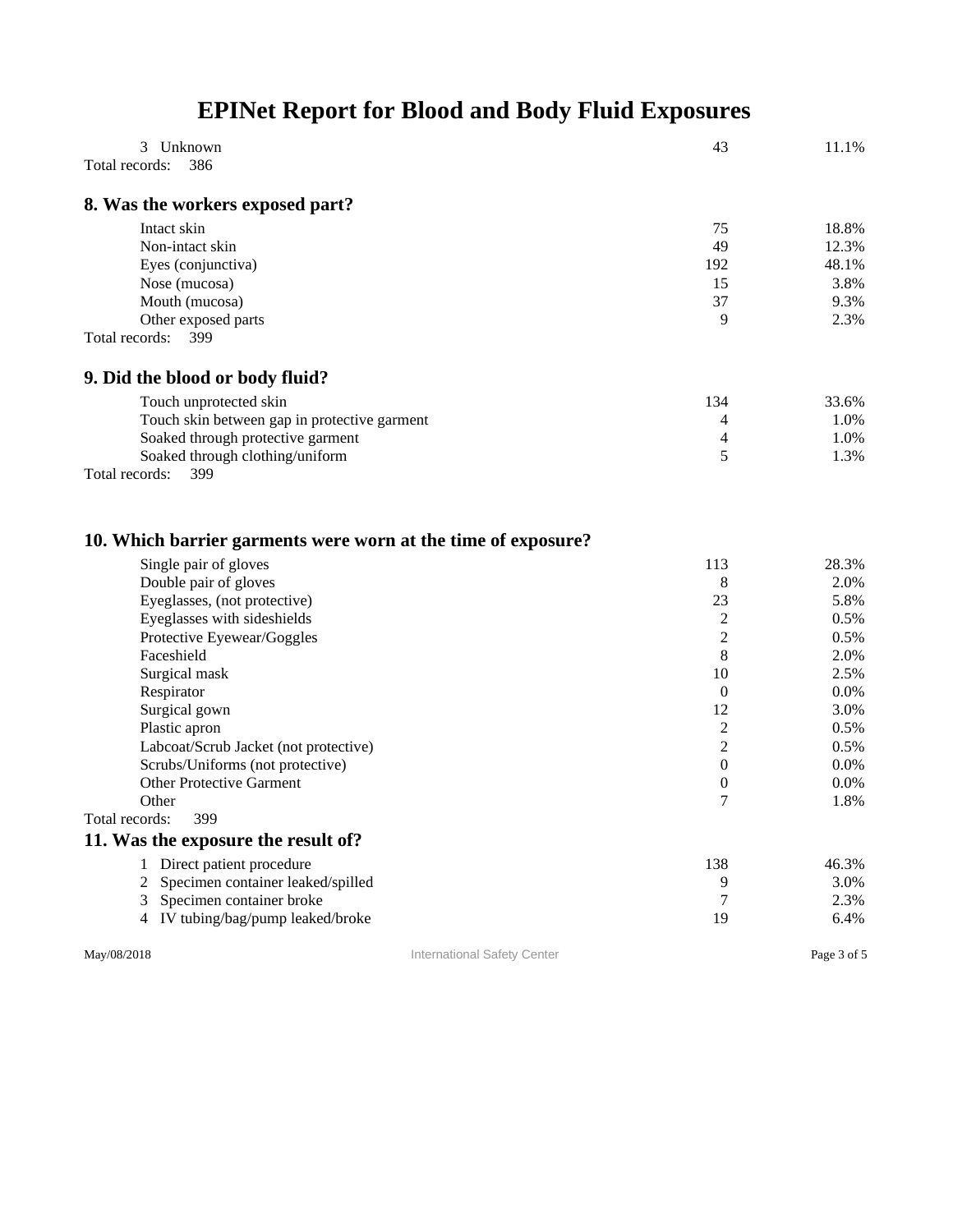| 5 Other body fluid container spilled/leaked               | h            | 2.0%    |
|-----------------------------------------------------------|--------------|---------|
| 6 Touched contaminated equipment/surface                  | 3            | 1.0%    |
| 7 Touched contaminated drapes/sheets/gown                 |              | $0.7\%$ |
| Unknown                                                   | <sub>0</sub> | 2.0%    |
| 9 Other, describe                                         |              | 23.8%   |
| 10 Feeding/ventilator/other tube separated/leaked/spilled | 37           | 12.4%   |
| $\sim$ $\sim$ $\sim$ $\sim$                               |              |         |

Total records: 298

|                                                                                                                                                                                                                                                                                                                                                                                                                                                                                                                                                                                                                                                                                                                                                                                                                 |                             |                | 80.9%       |
|-----------------------------------------------------------------------------------------------------------------------------------------------------------------------------------------------------------------------------------------------------------------------------------------------------------------------------------------------------------------------------------------------------------------------------------------------------------------------------------------------------------------------------------------------------------------------------------------------------------------------------------------------------------------------------------------------------------------------------------------------------------------------------------------------------------------|-----------------------------|----------------|-------------|
| 2 5-14 minutes                                                                                                                                                                                                                                                                                                                                                                                                                                                                                                                                                                                                                                                                                                                                                                                                  |                             | 18             | 13.2%       |
| 15 minutes to 1 hr<br>3                                                                                                                                                                                                                                                                                                                                                                                                                                                                                                                                                                                                                                                                                                                                                                                         |                             | 6              | 4.4%        |
| More than 1 hr<br>4                                                                                                                                                                                                                                                                                                                                                                                                                                                                                                                                                                                                                                                                                                                                                                                             |                             | $\overline{2}$ | 1.5%        |
| 12. For how long was the blood or body fluid in contact with your skin or mucous membranes?<br>1 Less than 5 minutes<br>110<br>136<br>Total records:<br>13. How much blood/body fluid came in contact with your skin or mucous membranes?<br>130<br>1 Small amount (up to 5 ml)<br>Moderate amount (up to 50 ml)<br>8<br>2<br>Total records:<br>138<br>14a. Exposure location: Largest area of exposure<br>26<br>Arm<br>Face/Head<br>200<br>Foot<br>1<br>Front<br>1<br>Hand, left<br>7<br>Hand, right<br>6<br>$\overline{2}$<br>Leg<br>Total records:<br>243<br>14b. Exposure location: Middle sized area of exposure<br>Arm<br>7<br>Face/Head<br>88<br>Front<br>5<br>Hand, left<br>1<br>Hand, right<br>1<br>1<br>Leg<br>Total records:<br>103<br>14c. Exposure location: Smallest area of exposure<br>3<br>Arm |                             |                |             |
|                                                                                                                                                                                                                                                                                                                                                                                                                                                                                                                                                                                                                                                                                                                                                                                                                 |                             |                |             |
|                                                                                                                                                                                                                                                                                                                                                                                                                                                                                                                                                                                                                                                                                                                                                                                                                 |                             |                | 94.2%       |
|                                                                                                                                                                                                                                                                                                                                                                                                                                                                                                                                                                                                                                                                                                                                                                                                                 |                             |                | 5.8%        |
|                                                                                                                                                                                                                                                                                                                                                                                                                                                                                                                                                                                                                                                                                                                                                                                                                 |                             |                |             |
|                                                                                                                                                                                                                                                                                                                                                                                                                                                                                                                                                                                                                                                                                                                                                                                                                 |                             |                |             |
|                                                                                                                                                                                                                                                                                                                                                                                                                                                                                                                                                                                                                                                                                                                                                                                                                 |                             |                | 10.7%       |
|                                                                                                                                                                                                                                                                                                                                                                                                                                                                                                                                                                                                                                                                                                                                                                                                                 |                             |                | 82.3%       |
|                                                                                                                                                                                                                                                                                                                                                                                                                                                                                                                                                                                                                                                                                                                                                                                                                 |                             |                | 0.4%        |
|                                                                                                                                                                                                                                                                                                                                                                                                                                                                                                                                                                                                                                                                                                                                                                                                                 |                             |                | 0.4%        |
|                                                                                                                                                                                                                                                                                                                                                                                                                                                                                                                                                                                                                                                                                                                                                                                                                 |                             |                | 2.9%        |
|                                                                                                                                                                                                                                                                                                                                                                                                                                                                                                                                                                                                                                                                                                                                                                                                                 |                             |                | 2.5%        |
|                                                                                                                                                                                                                                                                                                                                                                                                                                                                                                                                                                                                                                                                                                                                                                                                                 |                             |                | 0.8%        |
|                                                                                                                                                                                                                                                                                                                                                                                                                                                                                                                                                                                                                                                                                                                                                                                                                 |                             |                |             |
|                                                                                                                                                                                                                                                                                                                                                                                                                                                                                                                                                                                                                                                                                                                                                                                                                 |                             |                |             |
|                                                                                                                                                                                                                                                                                                                                                                                                                                                                                                                                                                                                                                                                                                                                                                                                                 |                             |                | 6.8%        |
|                                                                                                                                                                                                                                                                                                                                                                                                                                                                                                                                                                                                                                                                                                                                                                                                                 |                             |                | 85.4%       |
|                                                                                                                                                                                                                                                                                                                                                                                                                                                                                                                                                                                                                                                                                                                                                                                                                 |                             |                | 4.9%        |
|                                                                                                                                                                                                                                                                                                                                                                                                                                                                                                                                                                                                                                                                                                                                                                                                                 |                             |                | 1.0%        |
|                                                                                                                                                                                                                                                                                                                                                                                                                                                                                                                                                                                                                                                                                                                                                                                                                 |                             |                | 1.0%        |
|                                                                                                                                                                                                                                                                                                                                                                                                                                                                                                                                                                                                                                                                                                                                                                                                                 |                             |                | 1.0%        |
|                                                                                                                                                                                                                                                                                                                                                                                                                                                                                                                                                                                                                                                                                                                                                                                                                 |                             |                |             |
|                                                                                                                                                                                                                                                                                                                                                                                                                                                                                                                                                                                                                                                                                                                                                                                                                 |                             |                |             |
|                                                                                                                                                                                                                                                                                                                                                                                                                                                                                                                                                                                                                                                                                                                                                                                                                 |                             |                | 21.4%       |
| May/08/2018                                                                                                                                                                                                                                                                                                                                                                                                                                                                                                                                                                                                                                                                                                                                                                                                     | International Safety Center |                | Page 4 of 5 |